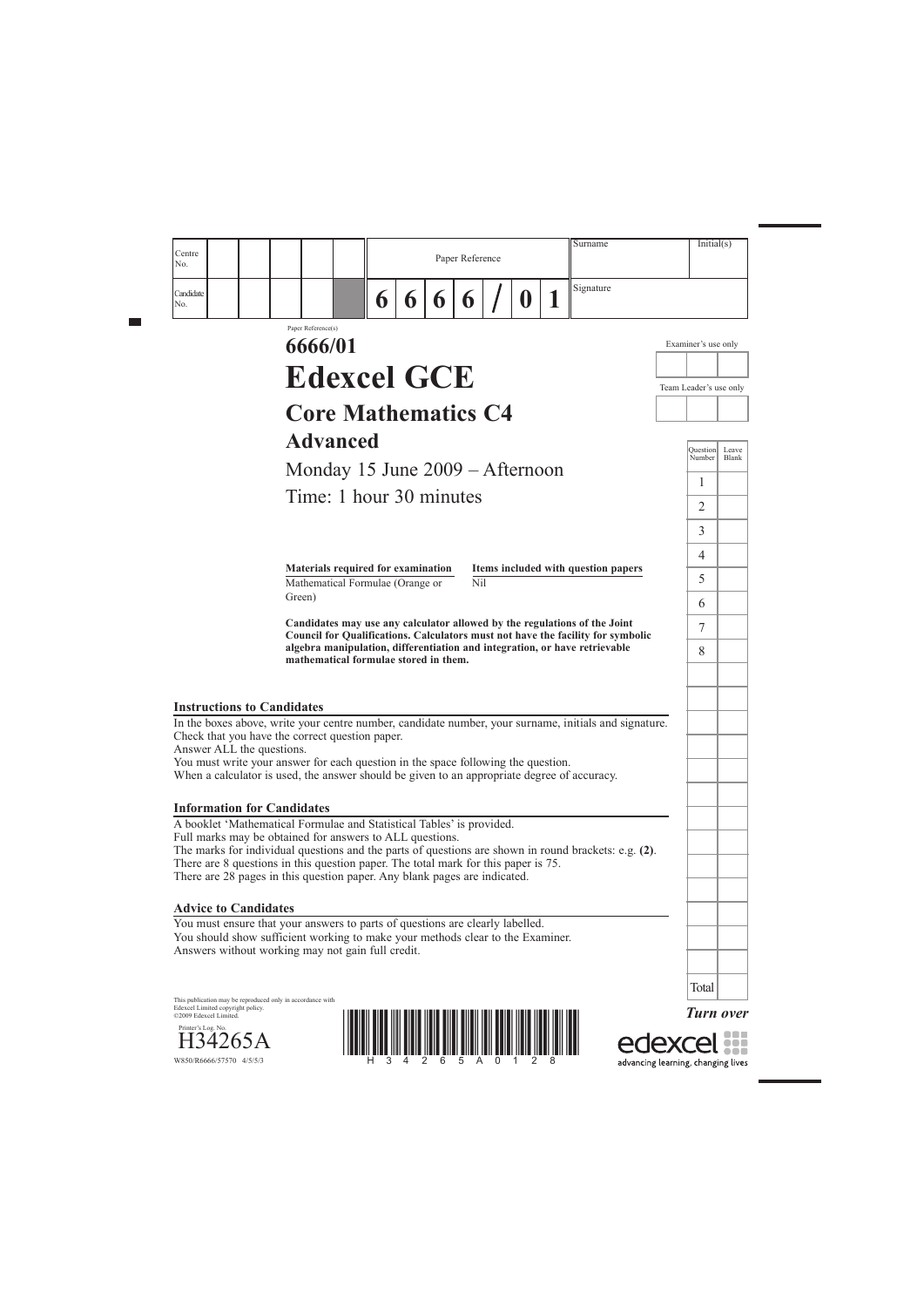





 $\overline{2}$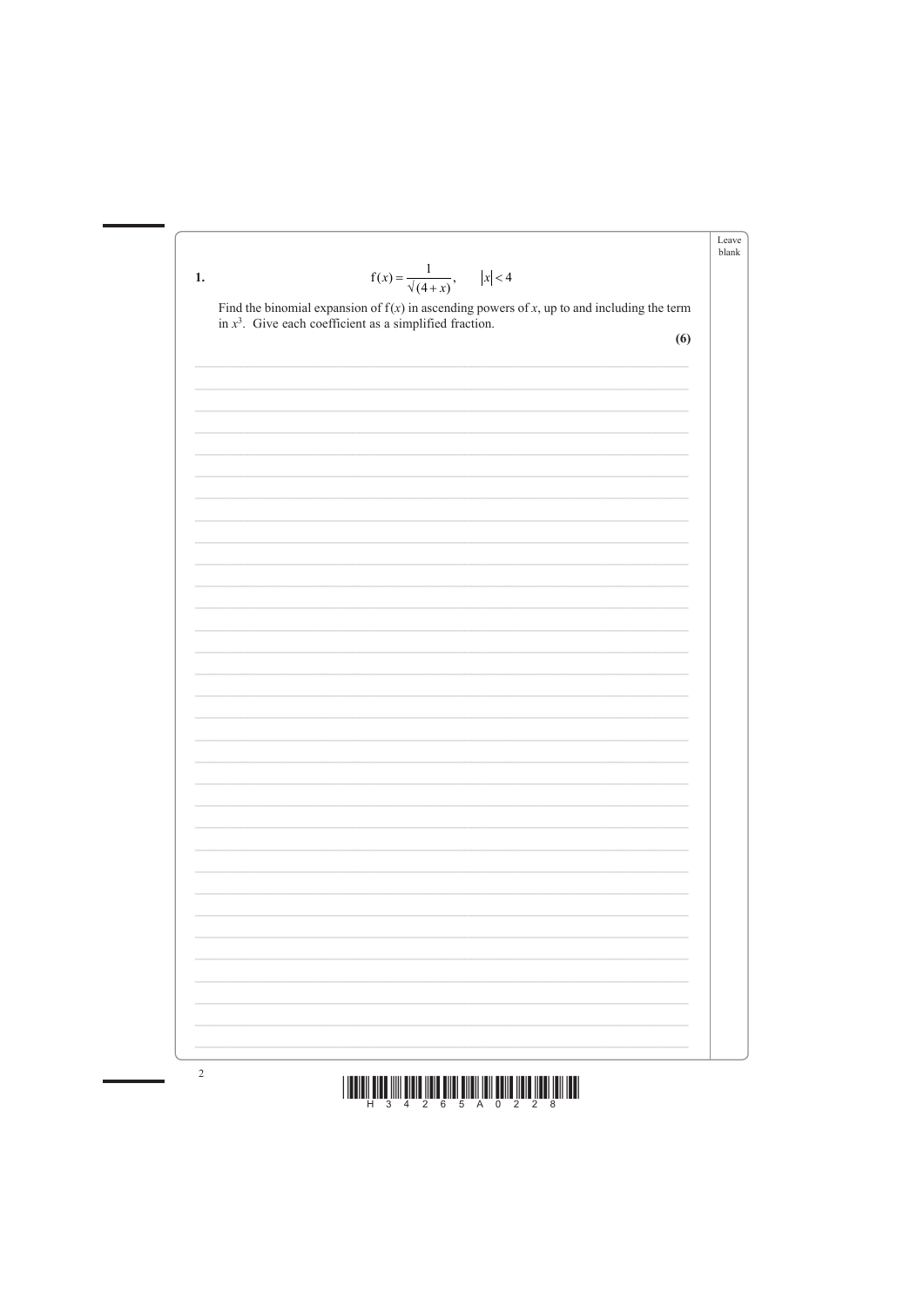| Question 1 continued | Leave<br>blank |
|----------------------|----------------|
|                      |                |
|                      |                |
|                      |                |
|                      |                |
|                      |                |
|                      |                |
|                      |                |
|                      |                |
|                      |                |
|                      |                |
|                      |                |
|                      |                |
|                      |                |
|                      |                |
|                      |                |
|                      |                |
|                      |                |
|                      |                |
|                      |                |
|                      |                |
|                      |                |
|                      |                |

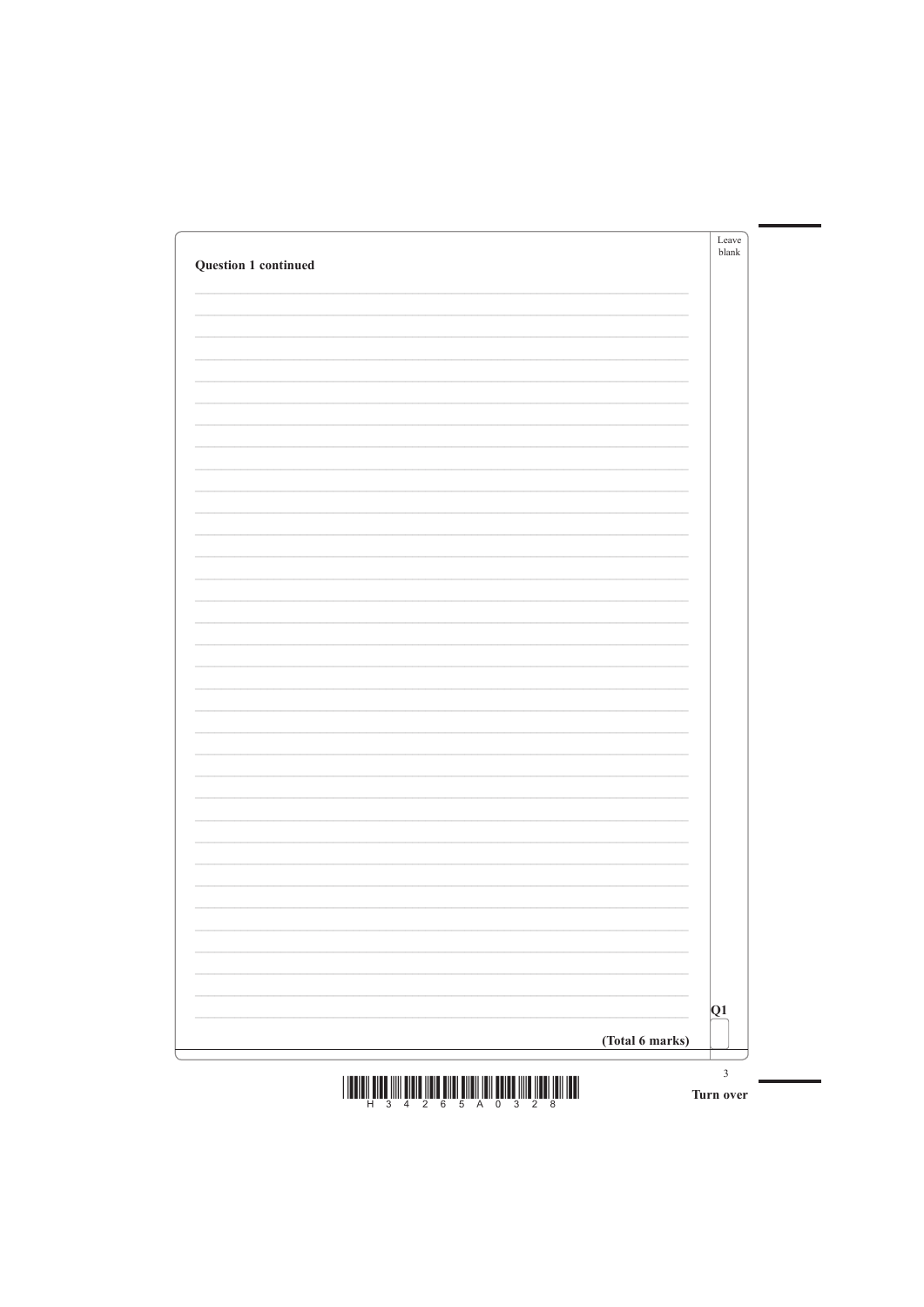



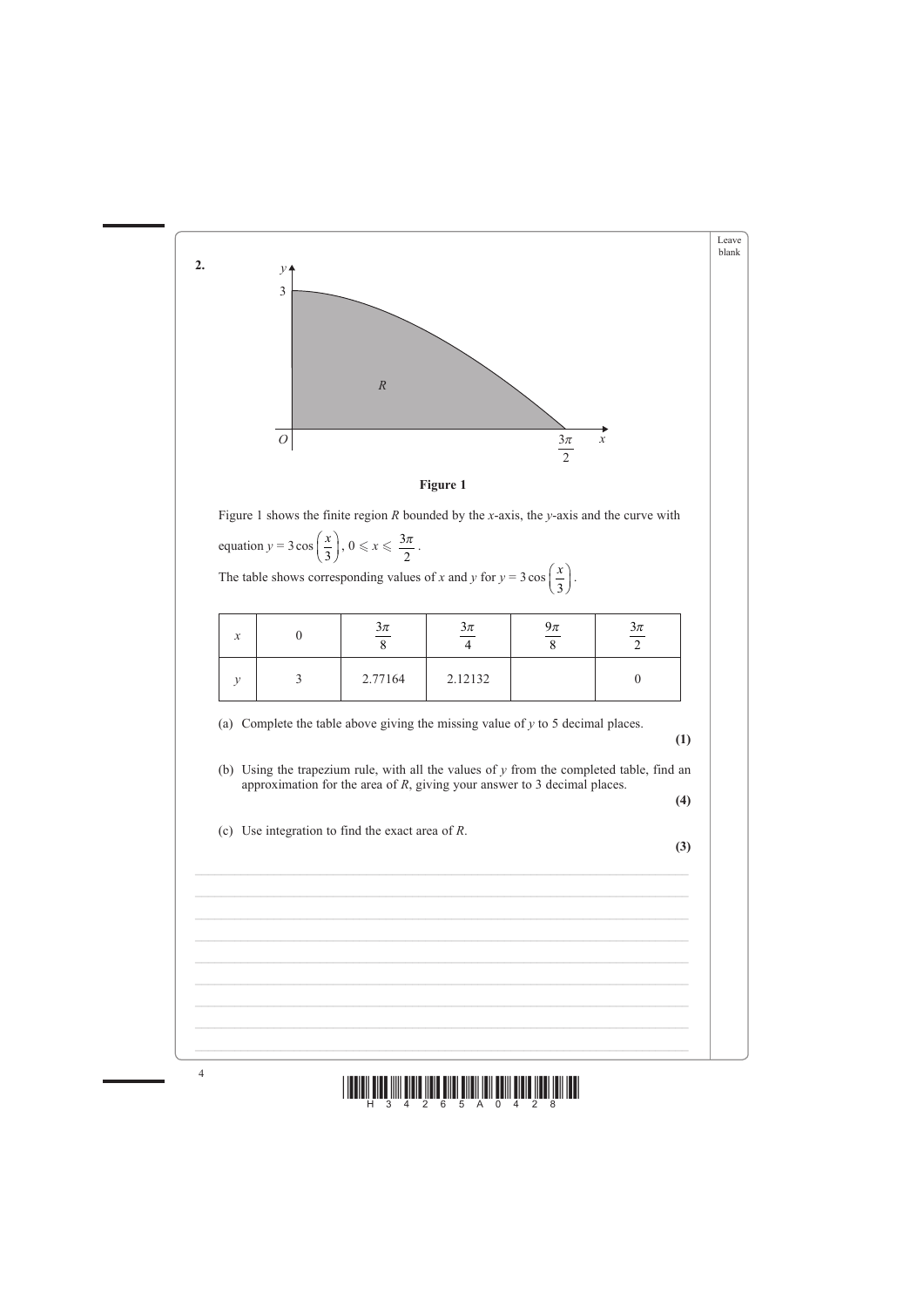| <b>Question 2 continued</b> | Leave<br>blank |
|-----------------------------|----------------|
|                             |                |
|                             |                |
|                             |                |
|                             |                |
|                             |                |
|                             |                |
|                             |                |
|                             |                |
|                             |                |
|                             |                |
|                             |                |
|                             |                |
|                             |                |
|                             |                |
|                             |                |
|                             |                |
|                             |                |
|                             |                |
|                             |                |
|                             |                |
|                             |                |



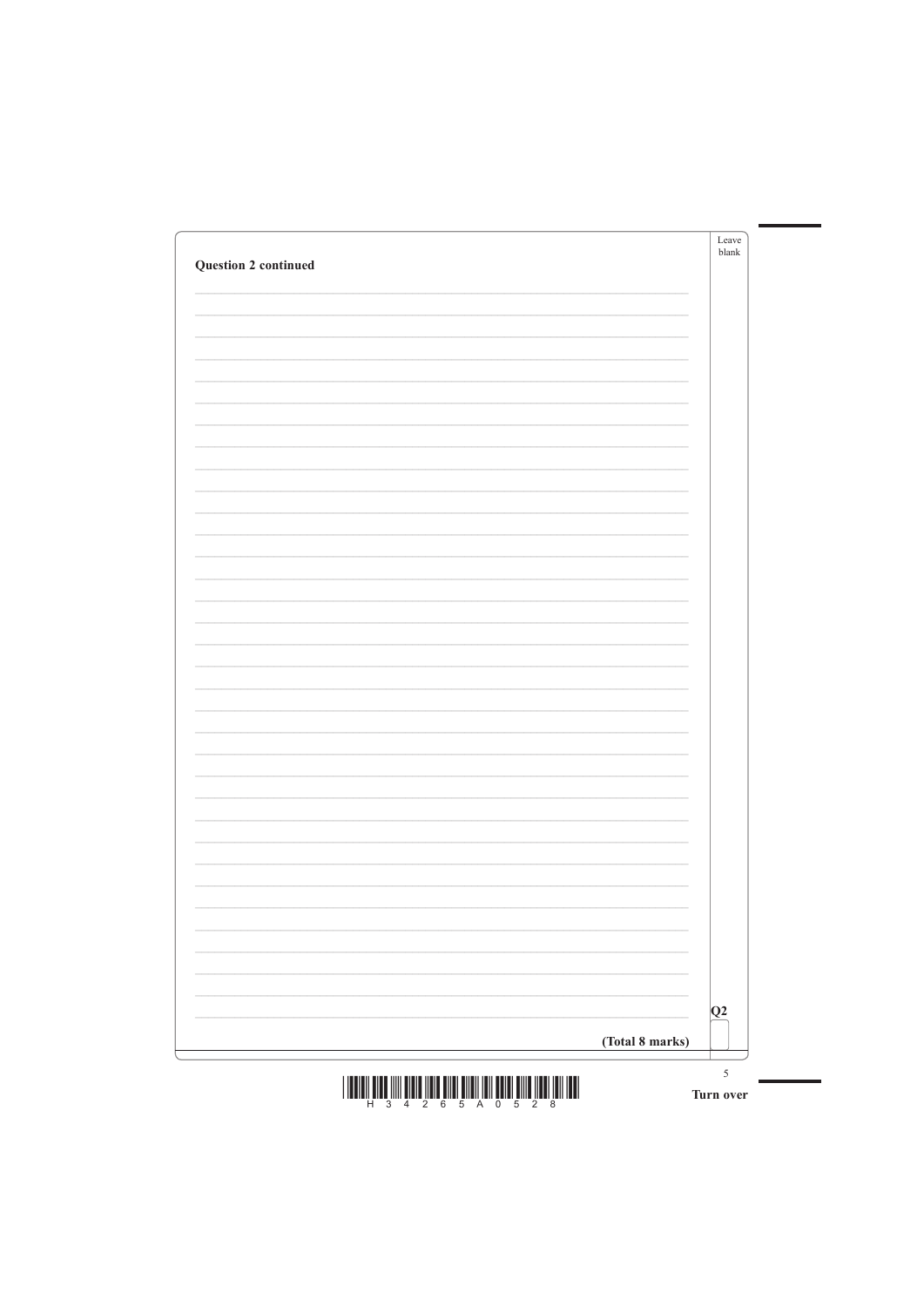



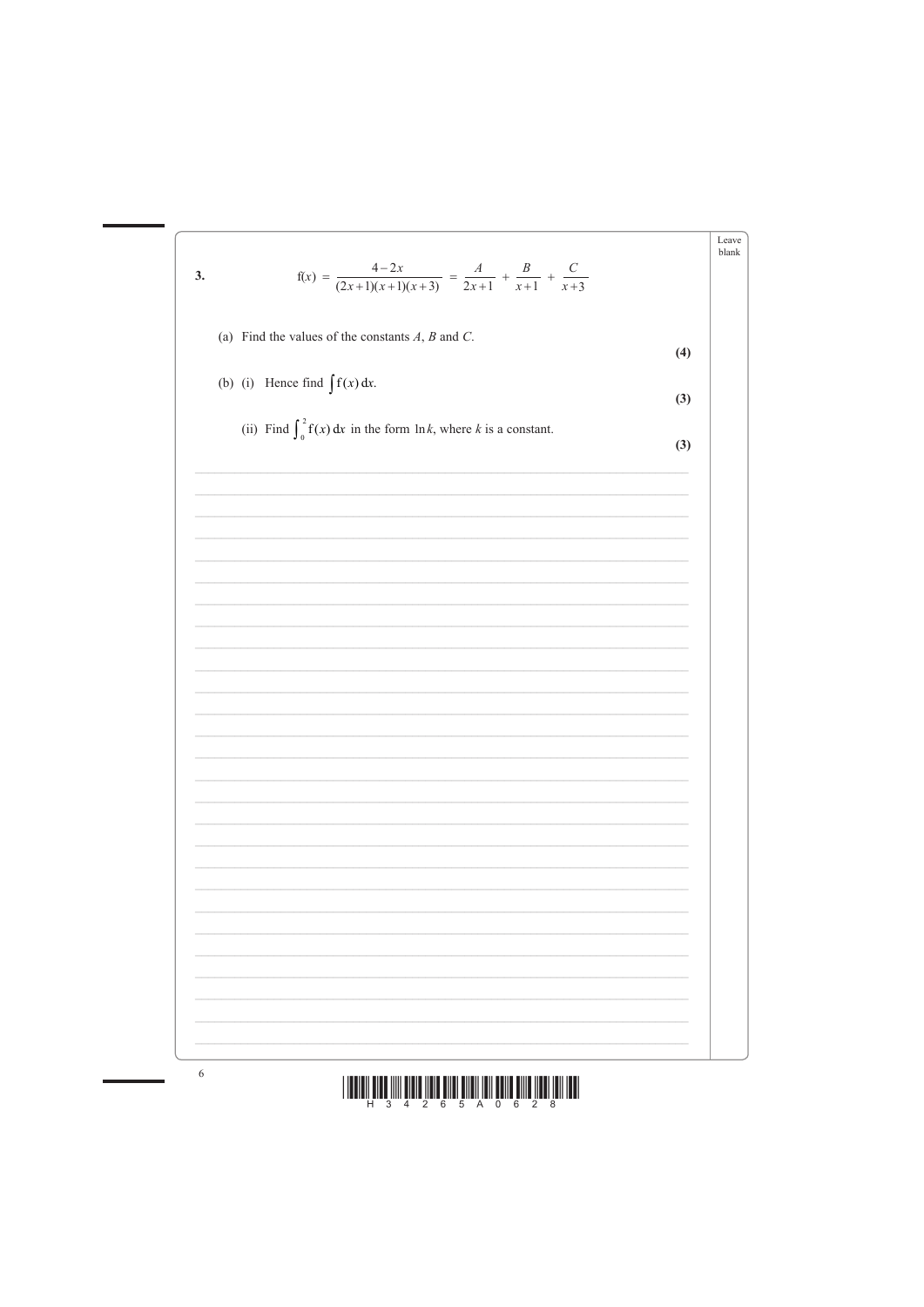| Question 3 continued | Leave<br>blank |
|----------------------|----------------|
|                      |                |
|                      |                |
|                      |                |
|                      |                |
|                      |                |
|                      |                |
|                      |                |
|                      |                |
|                      |                |
|                      |                |
|                      |                |
|                      |                |
|                      |                |
|                      |                |
|                      |                |
|                      |                |
|                      |                |
|                      |                |
|                      |                |
|                      |                |
|                      |                |



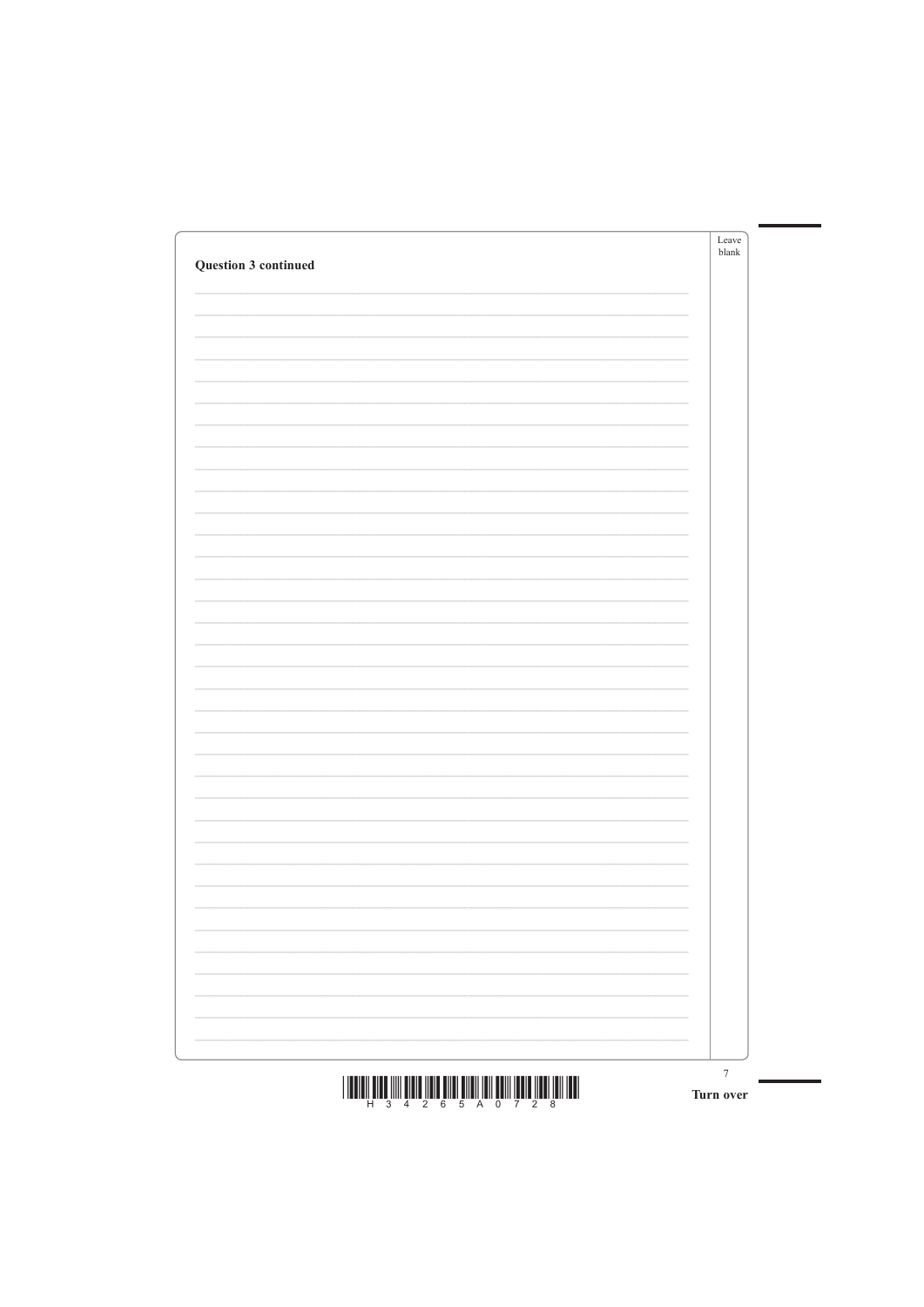| <b>Question 3 continued</b> | Leave<br>blank |
|-----------------------------|----------------|
|                             |                |
|                             |                |
|                             |                |
|                             |                |
|                             |                |
|                             |                |
|                             |                |
|                             |                |
|                             |                |
|                             |                |
|                             |                |
|                             |                |
|                             |                |
|                             |                |
|                             |                |
|                             |                |
|                             |                |
|                             |                |
|                             |                |
|                             |                |
|                             |                |





 $8\phantom{.0}$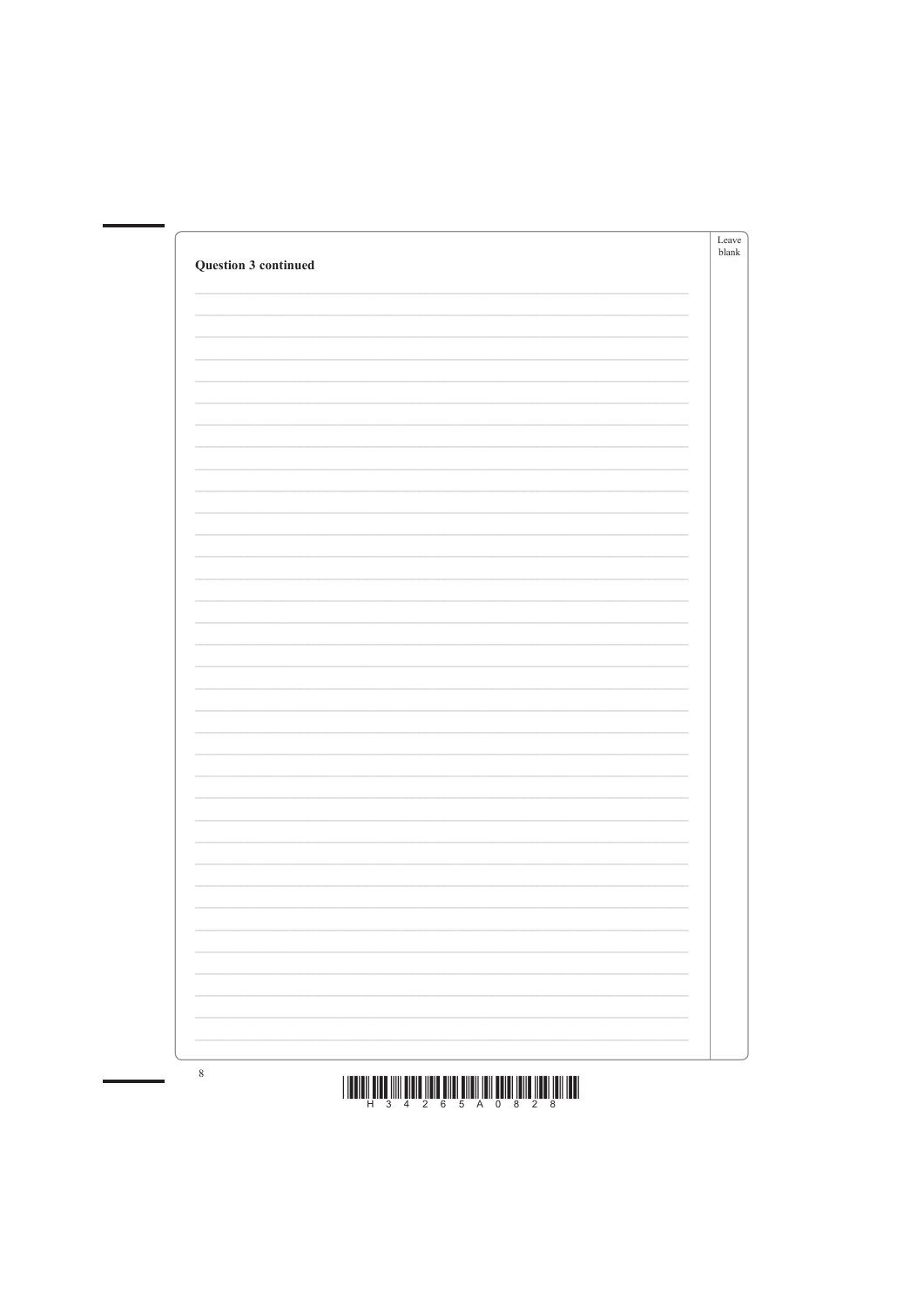| Question 3 continued | Leave<br>blank |
|----------------------|----------------|
|                      |                |
|                      |                |
|                      |                |
|                      |                |
|                      |                |
|                      |                |
|                      |                |
|                      |                |
|                      |                |
|                      |                |
|                      |                |
|                      |                |
|                      |                |
|                      |                |
|                      |                |
|                      |                |
|                      |                |
|                      |                |
|                      |                |
|                      |                |
|                      |                |



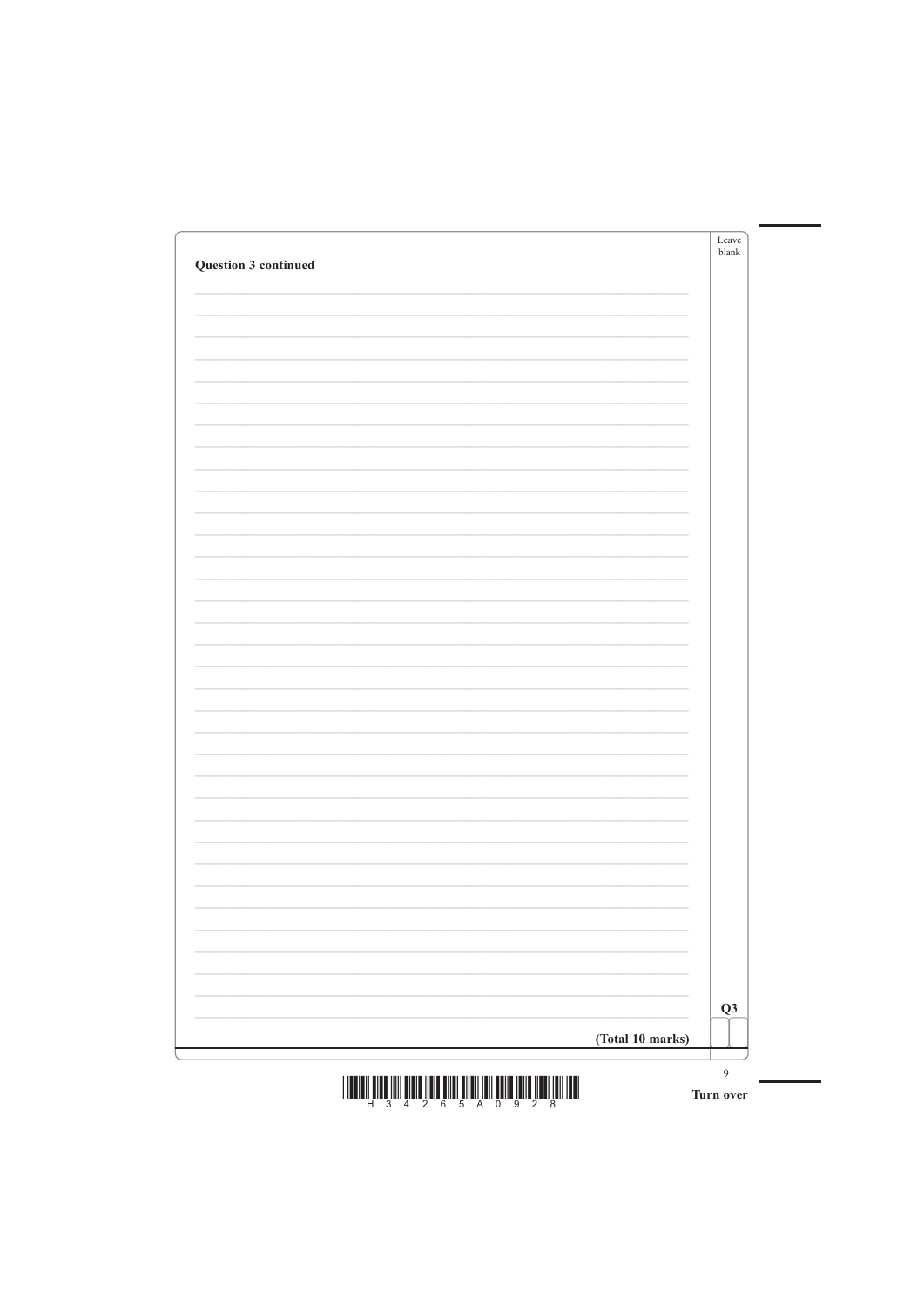| $\mathbf{4}$ . | The curve C has the equation $ye^{-2x} = 2x + y^2$ .                                                                                     |
|----------------|------------------------------------------------------------------------------------------------------------------------------------------|
|                |                                                                                                                                          |
|                | (a) Find $\frac{dy}{dx}$ in terms of x and y.<br>(5)                                                                                     |
|                | The point $P$ on $C$ has coordinates $(0, 1)$ .                                                                                          |
|                |                                                                                                                                          |
|                | (b) Find the equation of the normal to $C$ at $P$ , giving your answer in the form<br>$ax + by + c = 0$ , where a, b and c are integers. |
|                | (4)                                                                                                                                      |
|                |                                                                                                                                          |
|                |                                                                                                                                          |
|                |                                                                                                                                          |
|                |                                                                                                                                          |
|                |                                                                                                                                          |
|                |                                                                                                                                          |
|                |                                                                                                                                          |
|                |                                                                                                                                          |
|                |                                                                                                                                          |
|                |                                                                                                                                          |
|                |                                                                                                                                          |
|                |                                                                                                                                          |
|                |                                                                                                                                          |
|                |                                                                                                                                          |
|                |                                                                                                                                          |
|                |                                                                                                                                          |
|                |                                                                                                                                          |
|                |                                                                                                                                          |
|                |                                                                                                                                          |
|                |                                                                                                                                          |
|                |                                                                                                                                          |
|                |                                                                                                                                          |



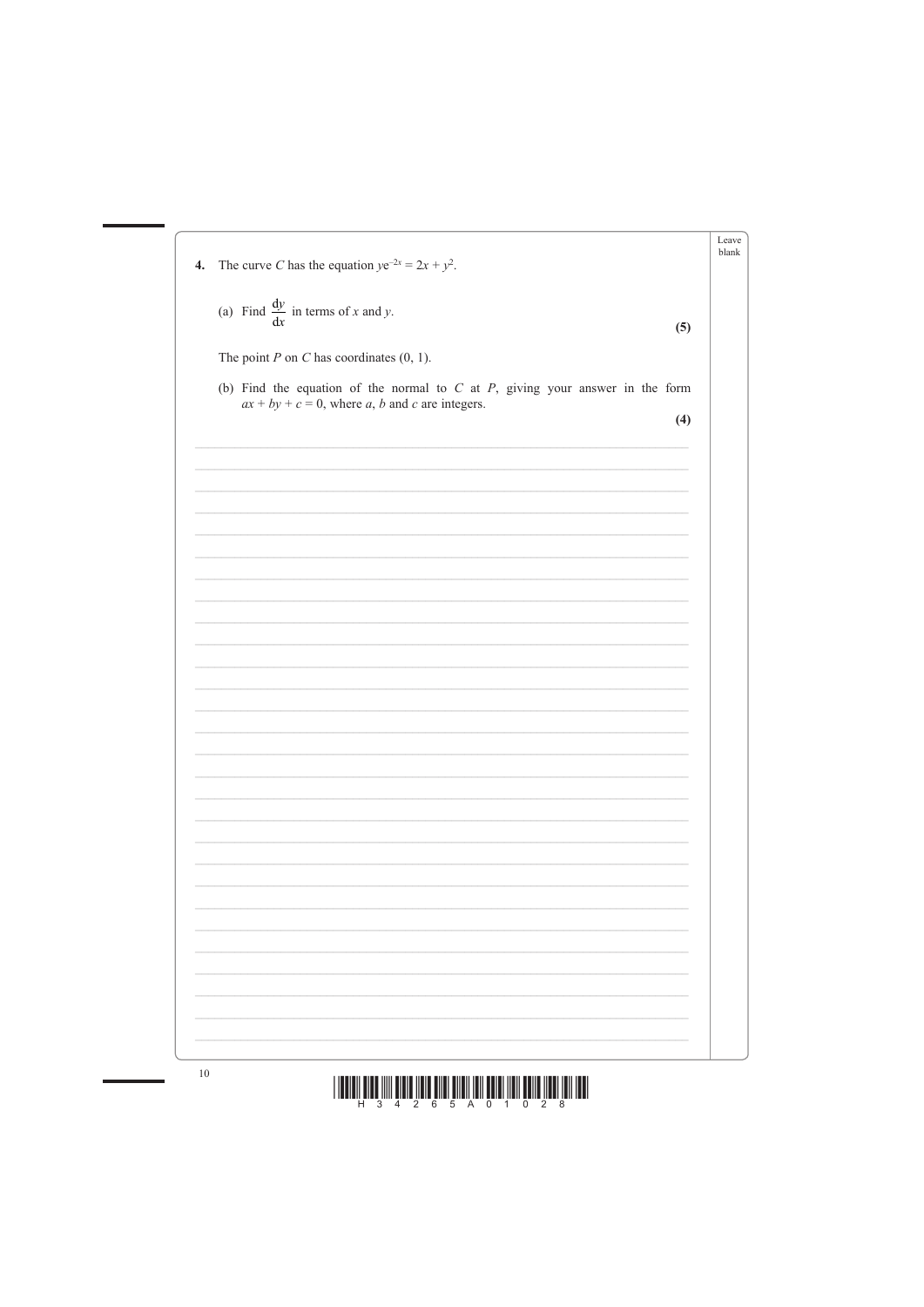| <b>Question 4 continued</b> |   | Leave<br>blank |
|-----------------------------|---|----------------|
|                             |   |                |
|                             |   |                |
|                             |   |                |
|                             |   |                |
|                             |   |                |
|                             |   |                |
|                             |   |                |
|                             |   |                |
|                             |   |                |
|                             |   |                |
|                             |   |                |
|                             |   |                |
|                             |   |                |
|                             |   |                |
|                             |   |                |
|                             |   |                |
|                             |   |                |
|                             |   |                |
|                             | - |                |
|                             |   |                |





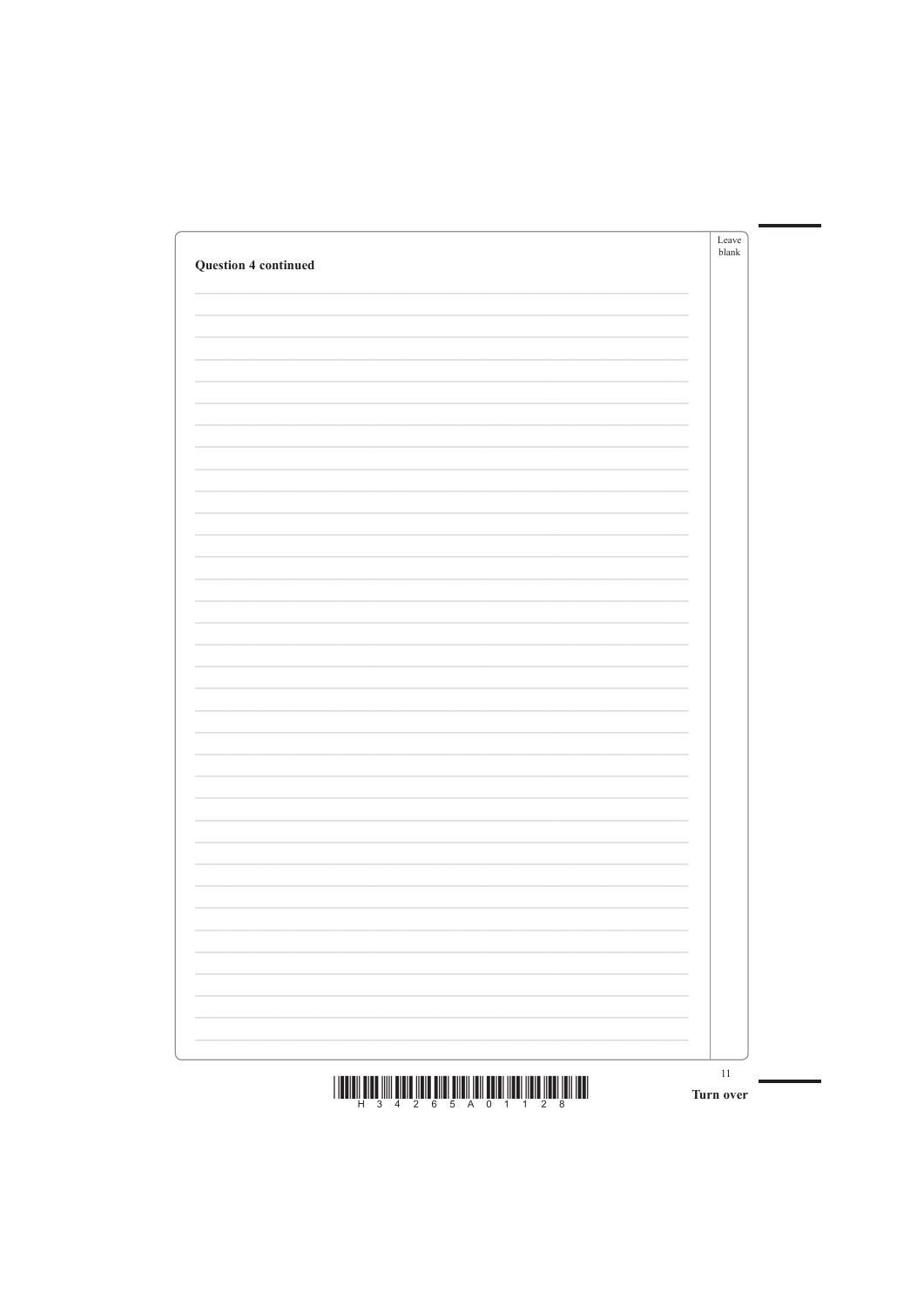| <b>Question 4 continued</b> | Leave<br>$b$ lank |
|-----------------------------|-------------------|
|                             |                   |
|                             |                   |
|                             |                   |
|                             |                   |
|                             |                   |
|                             |                   |
|                             |                   |
|                             |                   |
|                             |                   |
|                             |                   |
|                             |                   |
|                             |                   |
|                             |                   |
|                             |                   |
|                             |                   |
|                             |                   |
|                             |                   |
|                             |                   |



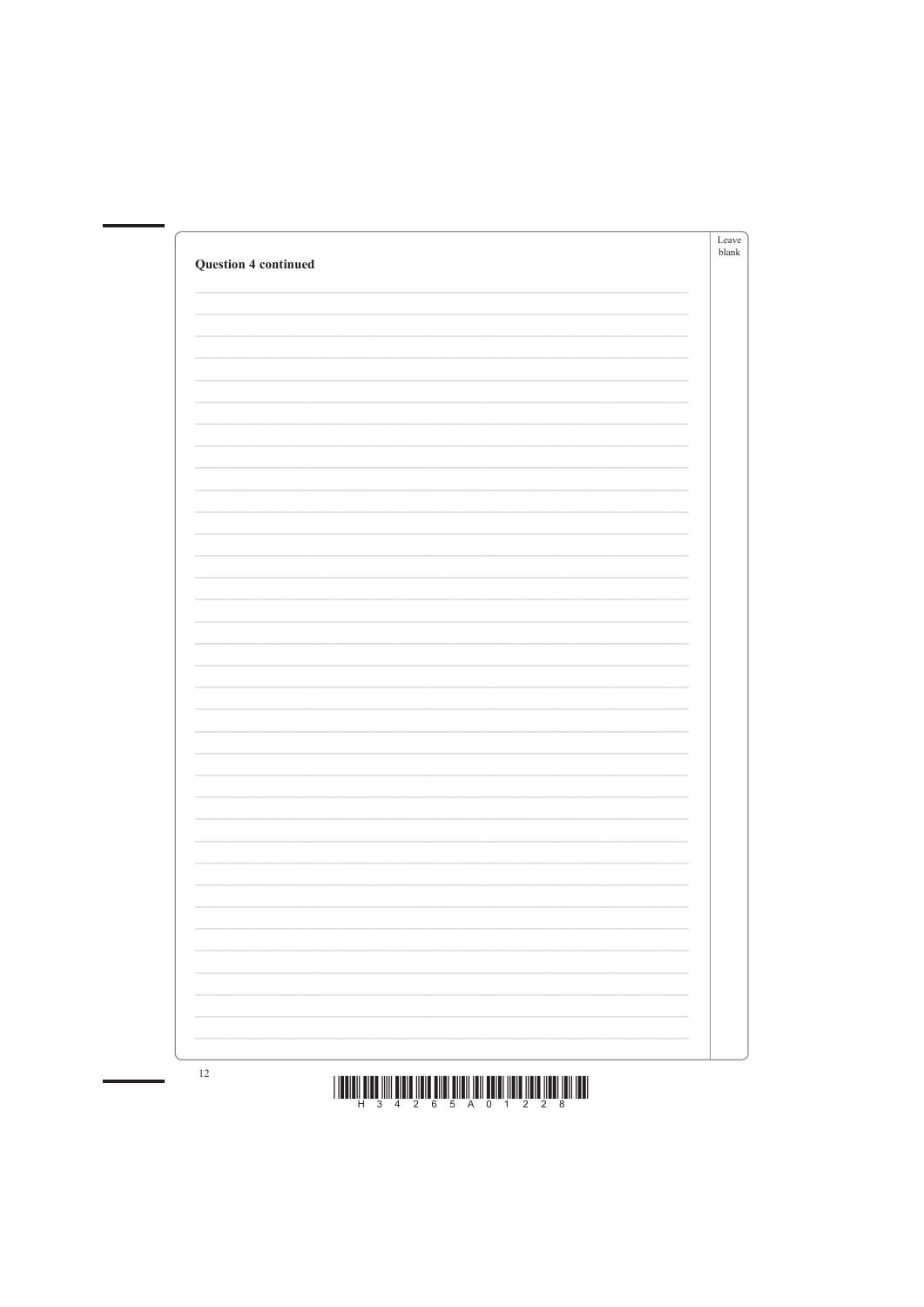| <b>Question 4 continued</b> |   | Leave<br>blank |
|-----------------------------|---|----------------|
|                             |   |                |
|                             |   |                |
|                             |   |                |
|                             |   |                |
|                             |   |                |
|                             |   |                |
|                             |   |                |
|                             |   |                |
|                             |   |                |
|                             |   |                |
|                             |   |                |
|                             |   |                |
|                             |   |                |
|                             |   |                |
|                             |   |                |
|                             |   |                |
|                             |   |                |
|                             |   |                |
|                             | - |                |
|                             |   |                |

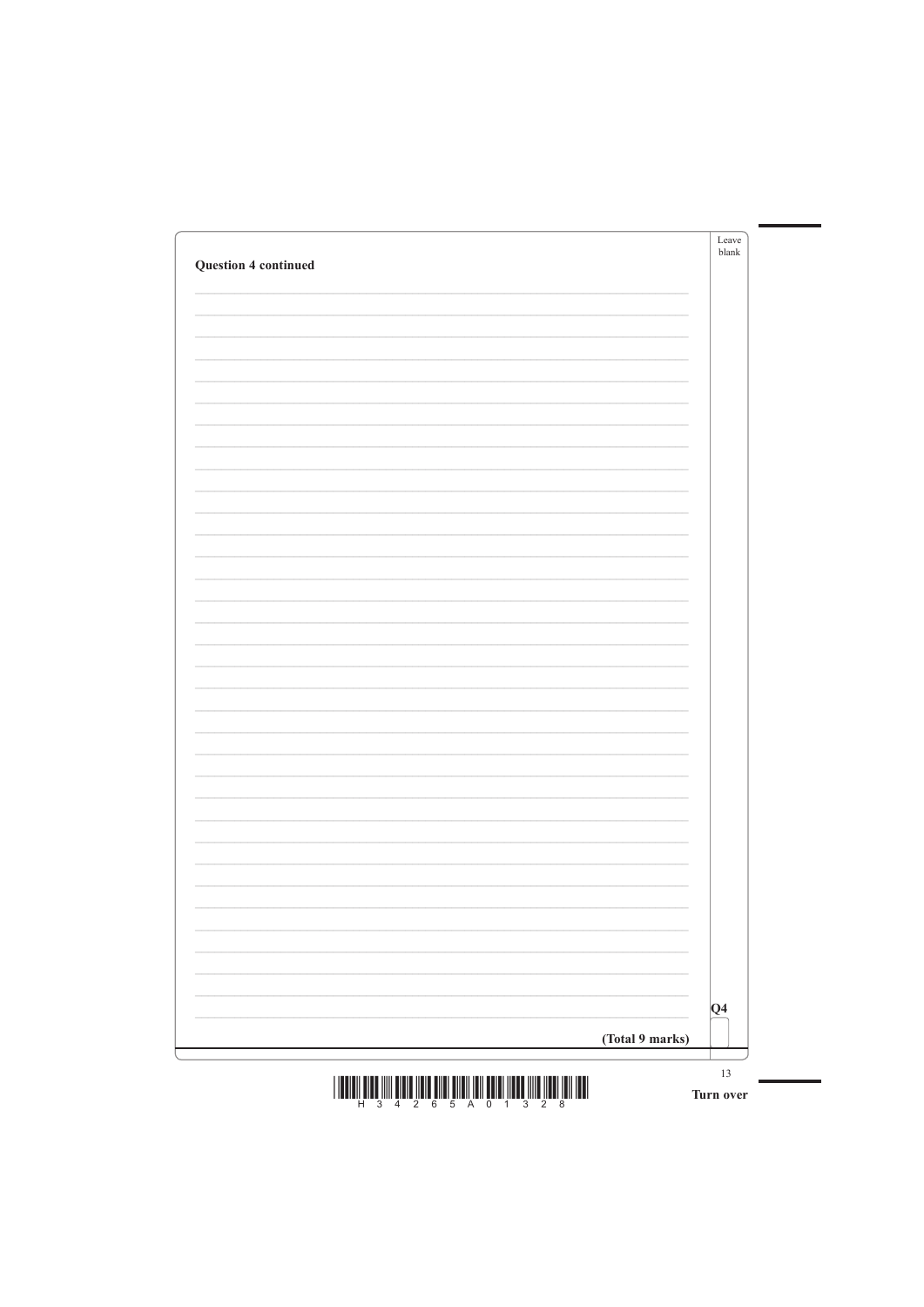



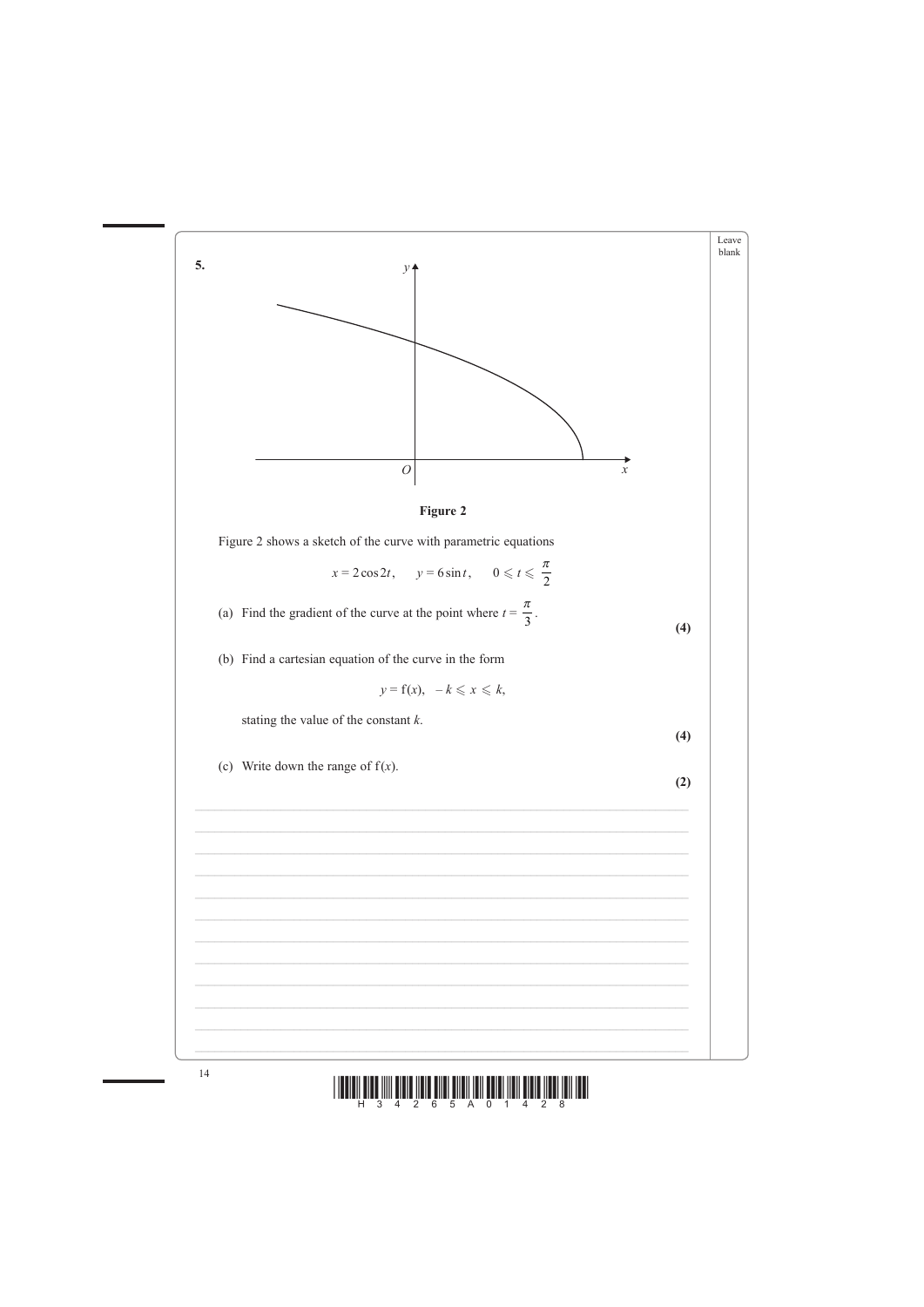| <b>Question 5 continued</b> | Leave<br>blank |
|-----------------------------|----------------|
|                             |                |
|                             |                |
|                             |                |
|                             |                |
|                             |                |
|                             |                |
|                             |                |
|                             |                |
|                             |                |
|                             |                |
|                             |                |
|                             |                |
|                             |                |
|                             |                |
|                             |                |
|                             |                |
|                             |                |
|                             |                |
|                             |                |
|                             |                |
|                             |                |
|                             |                |

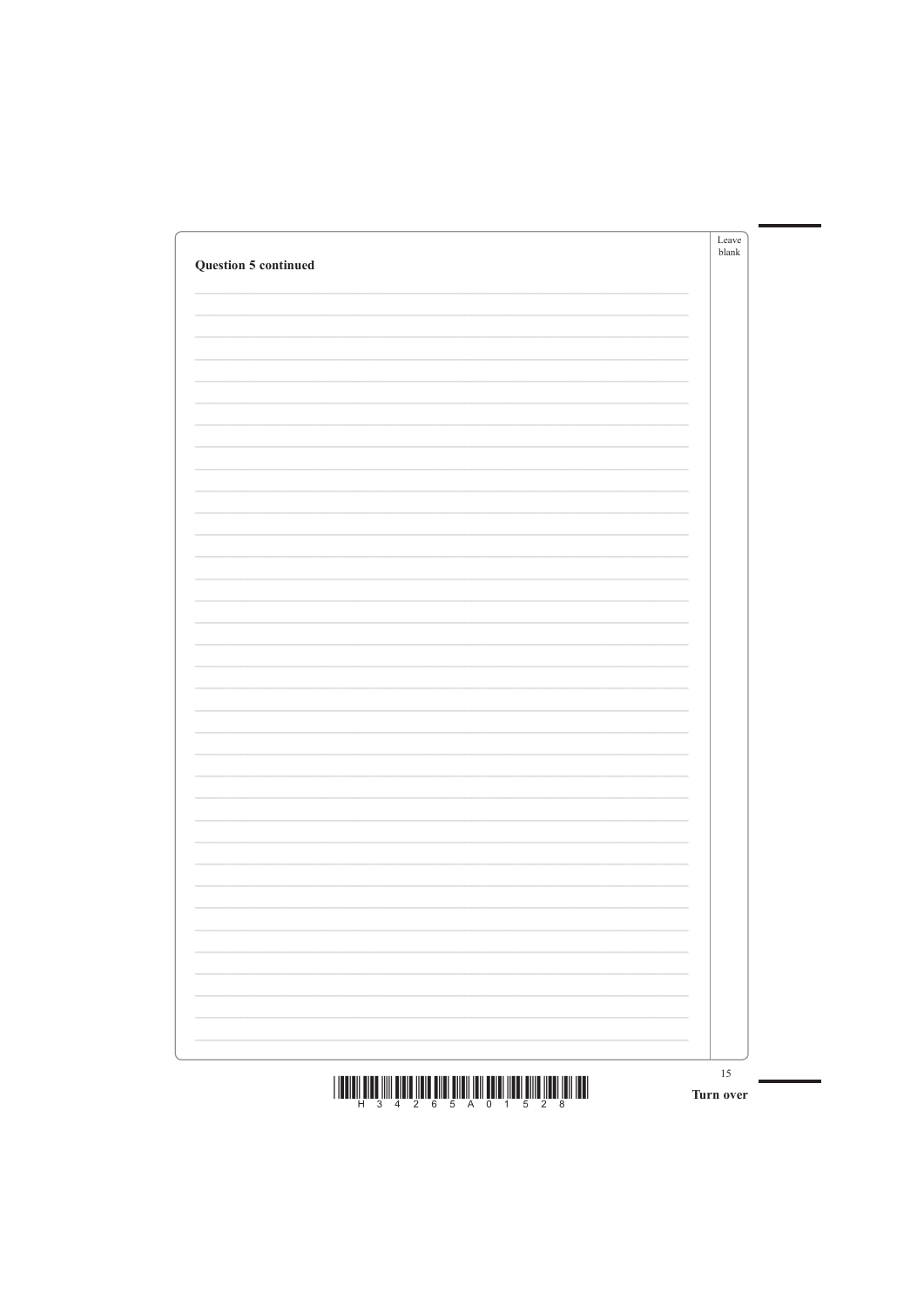| <b>Question 5 continued</b> | Leave<br>blank |
|-----------------------------|----------------|
|                             |                |
|                             |                |
|                             |                |
|                             |                |
|                             |                |
|                             |                |
|                             |                |
|                             |                |
|                             |                |
|                             |                |
|                             |                |
|                             |                |
|                             |                |
|                             |                |
|                             |                |
|                             |                |
|                             |                |
|                             |                |
|                             |                |
|                             |                |
|                             |                |
|                             |                |



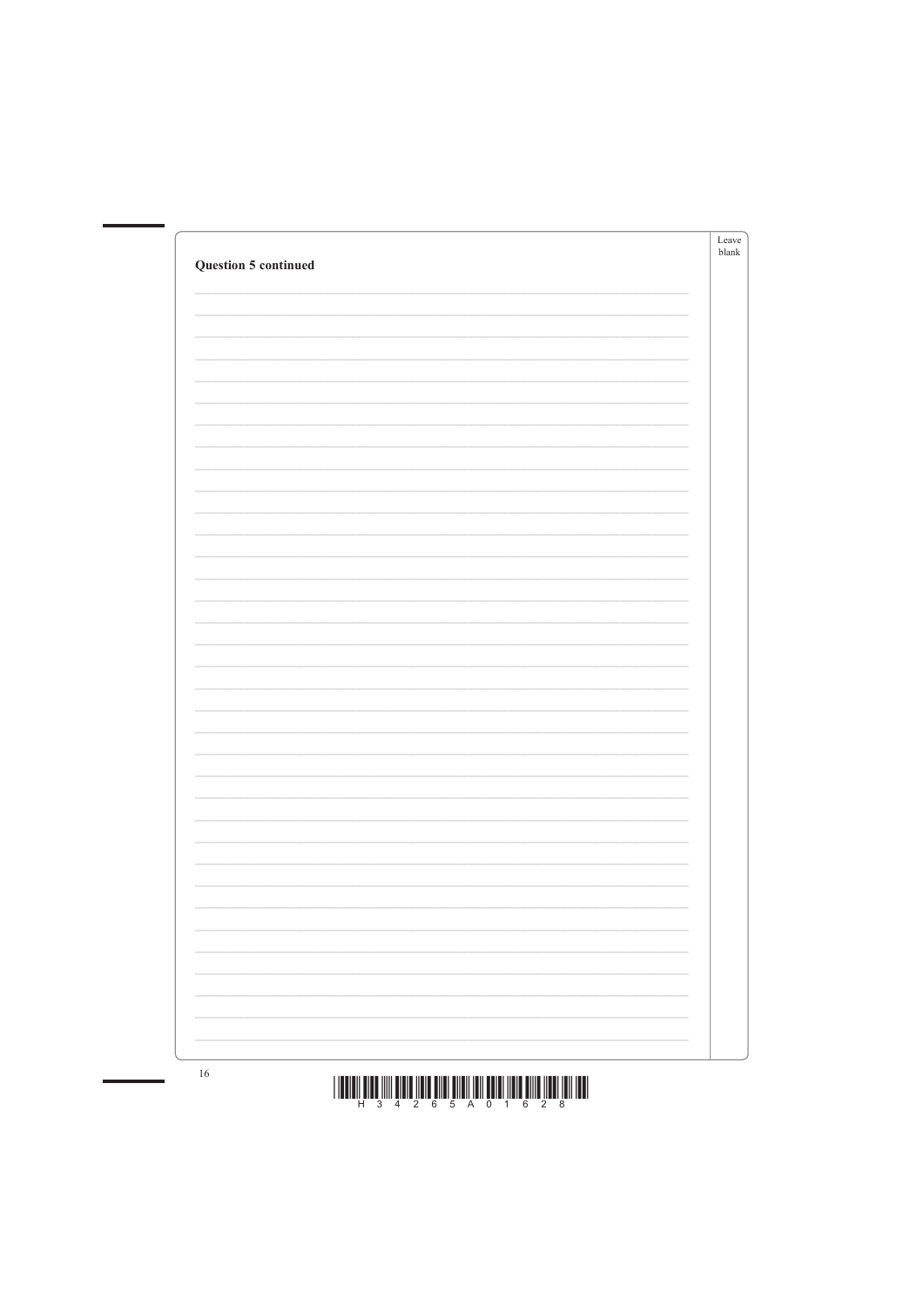| <b>Question 5 continued</b> | Leave<br>blank |
|-----------------------------|----------------|
|                             |                |
|                             |                |
|                             |                |
|                             |                |
|                             |                |
|                             |                |
|                             |                |
|                             |                |
|                             |                |
|                             |                |
|                             |                |
|                             |                |
|                             |                |
|                             |                |
|                             |                |
|                             |                |
|                             |                |
|                             |                |
|                             |                |
|                             |                |
|                             |                |
|                             |                |



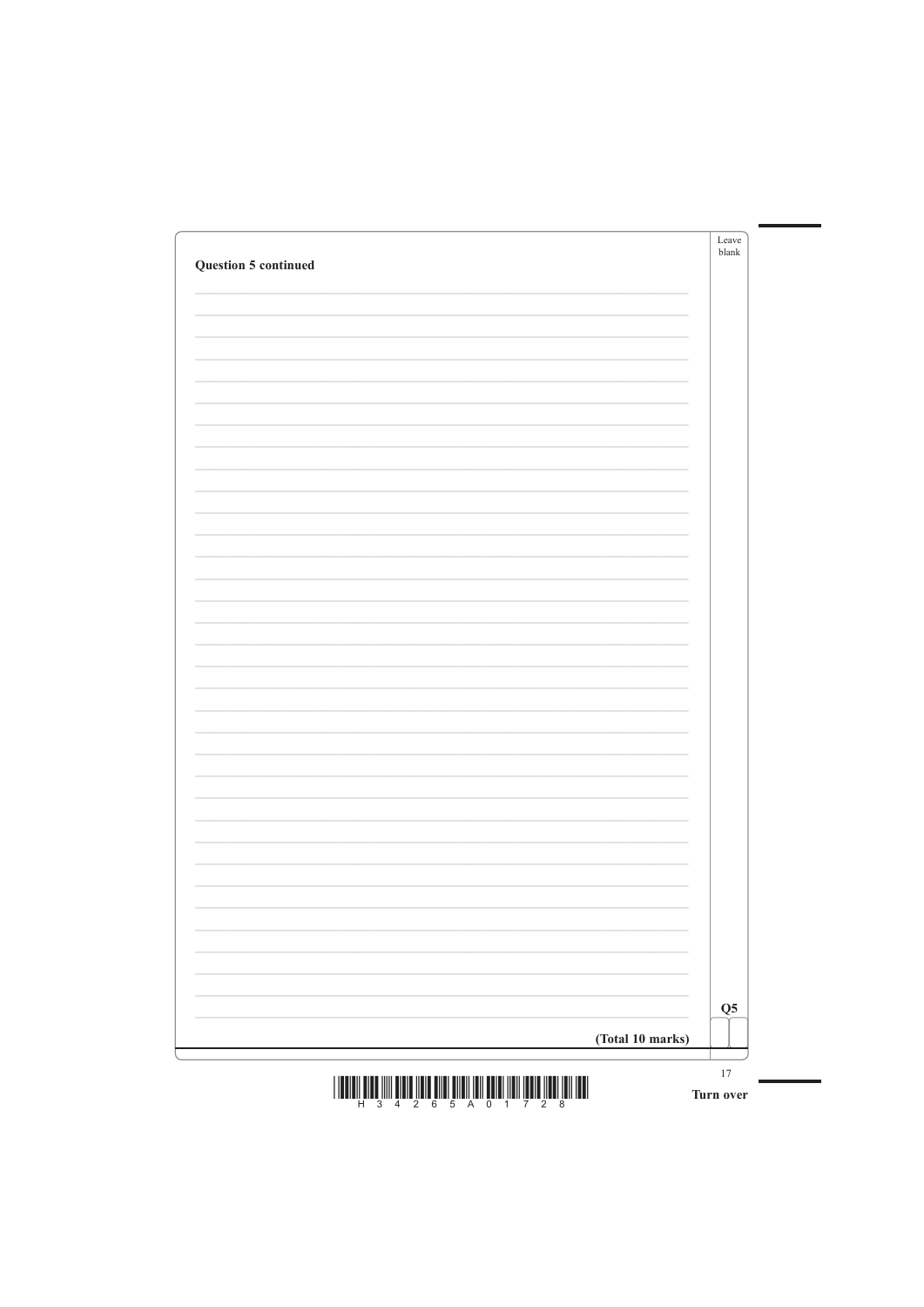



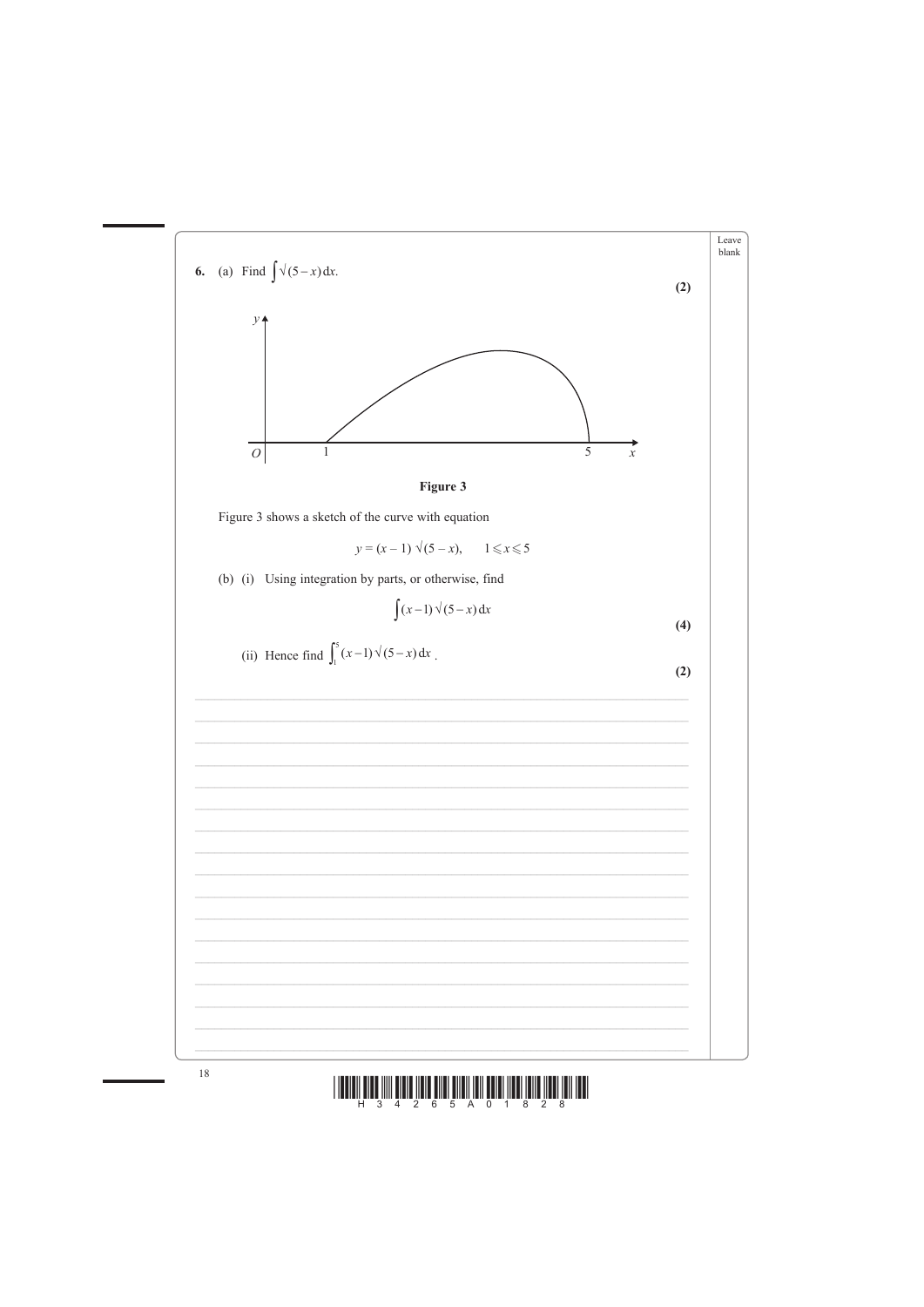| Question 6 continued |   | Leave<br>blank |
|----------------------|---|----------------|
|                      |   |                |
|                      |   |                |
|                      |   |                |
|                      |   |                |
|                      |   |                |
|                      |   |                |
|                      |   |                |
|                      |   |                |
|                      |   |                |
|                      |   |                |
|                      |   |                |
|                      |   |                |
|                      |   |                |
|                      |   |                |
|                      |   |                |
|                      |   |                |
|                      |   |                |
|                      |   |                |
|                      | - |                |
|                      |   |                |

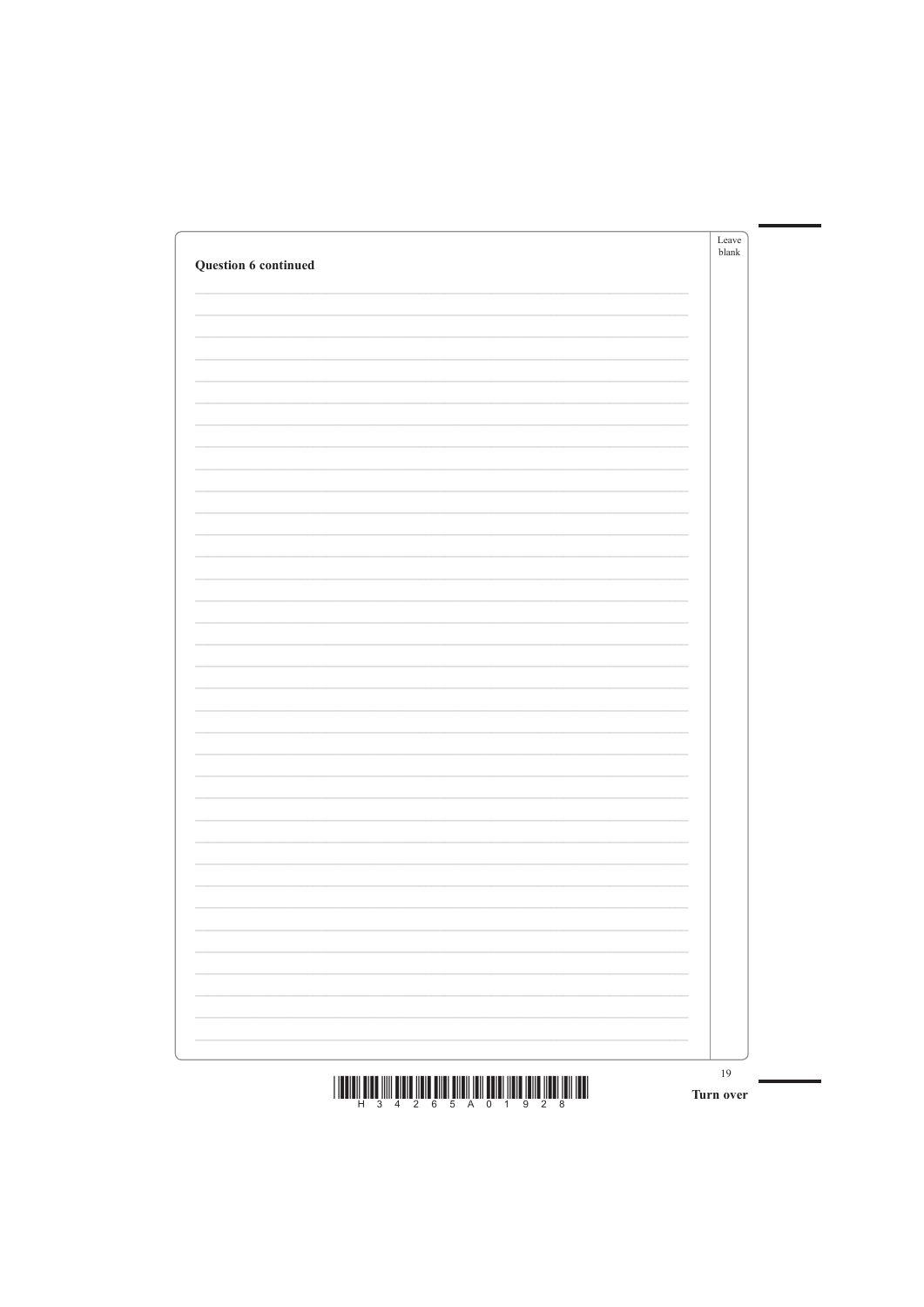| Question 6 continued | Leave<br>blank |
|----------------------|----------------|
|                      |                |
|                      |                |
|                      |                |
|                      |                |
|                      |                |
|                      |                |
|                      |                |
|                      |                |
|                      |                |
|                      |                |
|                      |                |
|                      |                |
|                      |                |
|                      |                |
|                      |                |
|                      |                |
|                      |                |
|                      |                |
|                      |                |
|                      |                |
|                      |                |
|                      |                |
|                      |                |
|                      |                |



 $20\,$ 

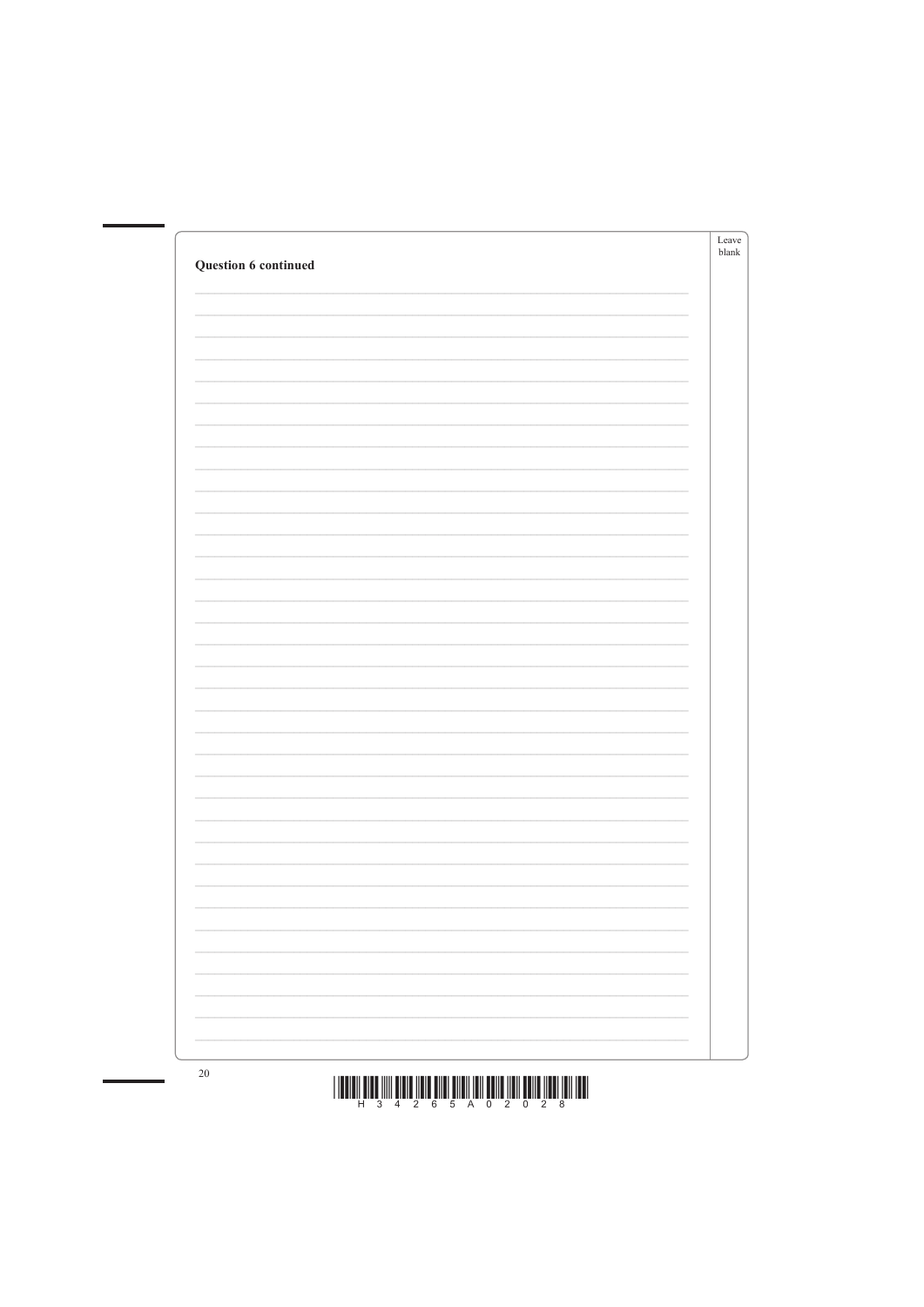| Question 6 continued |   | Leave<br>blank |
|----------------------|---|----------------|
|                      |   |                |
|                      |   |                |
|                      |   |                |
|                      |   |                |
|                      |   |                |
|                      |   |                |
|                      |   |                |
|                      |   |                |
|                      |   |                |
|                      |   |                |
|                      |   |                |
|                      |   |                |
|                      |   |                |
|                      |   |                |
|                      |   |                |
|                      |   |                |
|                      |   |                |
|                      |   |                |
|                      | - |                |
|                      |   |                |

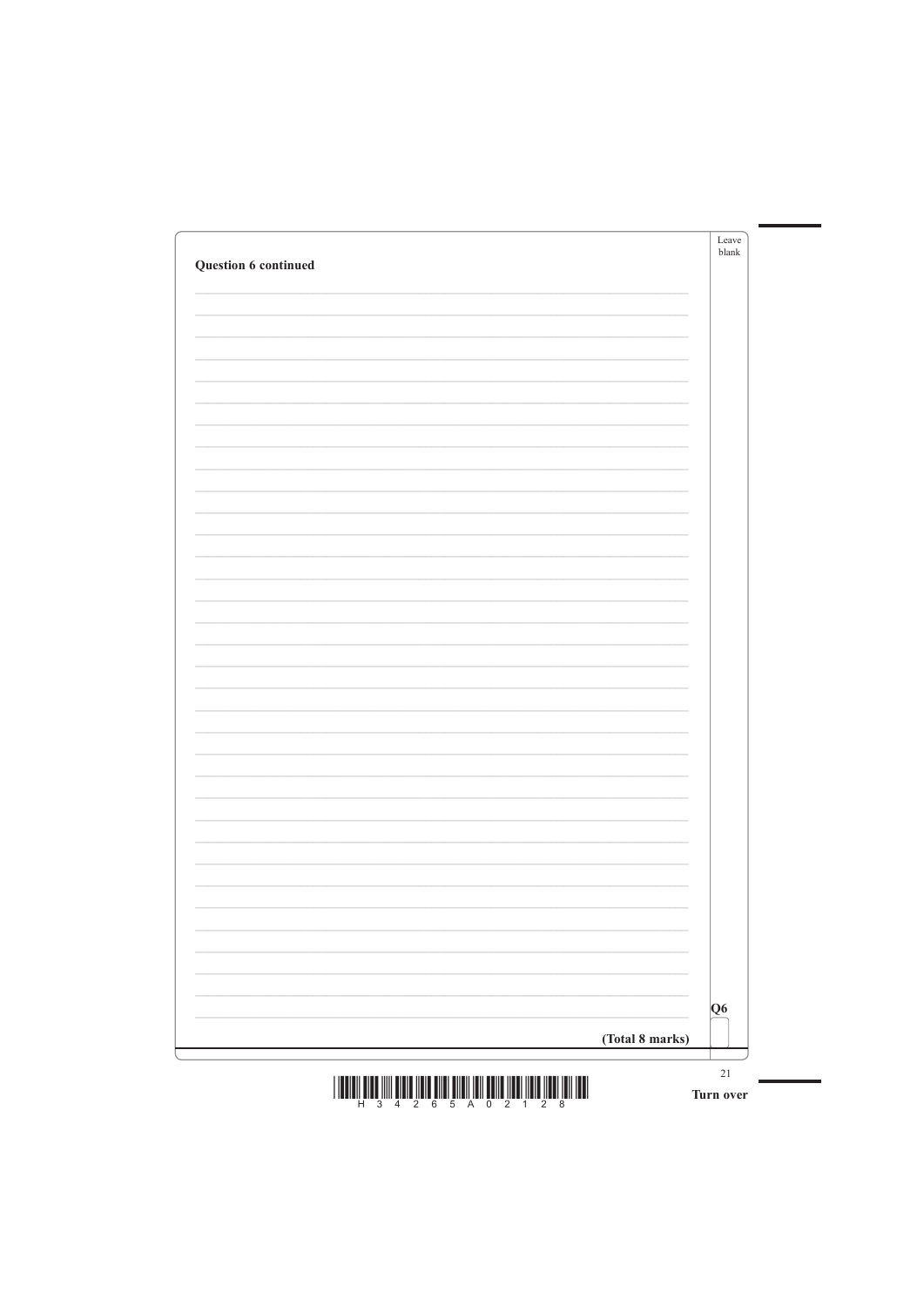| 7. | Relative to a fixed origin O, the point A has position vector $(8i + 13j - 2k)$ ,<br>the point <i>B</i> has position vector $(10i + 14j - 4k)$ ,<br>and the point C has position vector $(9i + 9j + 6k)$ . | Leave<br>blank |
|----|------------------------------------------------------------------------------------------------------------------------------------------------------------------------------------------------------------|----------------|
|    | The line $l$ passes through the points $A$ and $B$ .                                                                                                                                                       |                |
|    | (a) Find a vector equation for the line $l$ .<br>(3)                                                                                                                                                       |                |
|    | (b) Find $ \overrightarrow{CB} $<br>(2)                                                                                                                                                                    |                |
|    | (c) Find the size of the acute angle between the line segment $CB$ and the line $l$ , giving<br>your answer in degrees to 1 decimal place.<br>(3)                                                          |                |
|    | (d) Find the shortest distance from the point $C$ to the line $l$ .<br>(3)                                                                                                                                 |                |
|    | The point X lies on <i>l</i> . Given that the vector $\overrightarrow{CX}$ is perpendicular to <i>l</i> ,                                                                                                  |                |
|    | (e) find the area of the triangle $CXB$ , giving your answer to 3 significant figures.<br>(3)                                                                                                              |                |
|    |                                                                                                                                                                                                            |                |
|    |                                                                                                                                                                                                            |                |
|    |                                                                                                                                                                                                            |                |
|    |                                                                                                                                                                                                            |                |
|    |                                                                                                                                                                                                            |                |
|    |                                                                                                                                                                                                            |                |
|    |                                                                                                                                                                                                            |                |
|    |                                                                                                                                                                                                            |                |
|    |                                                                                                                                                                                                            |                |



 $\overline{\phantom{a}}$ 

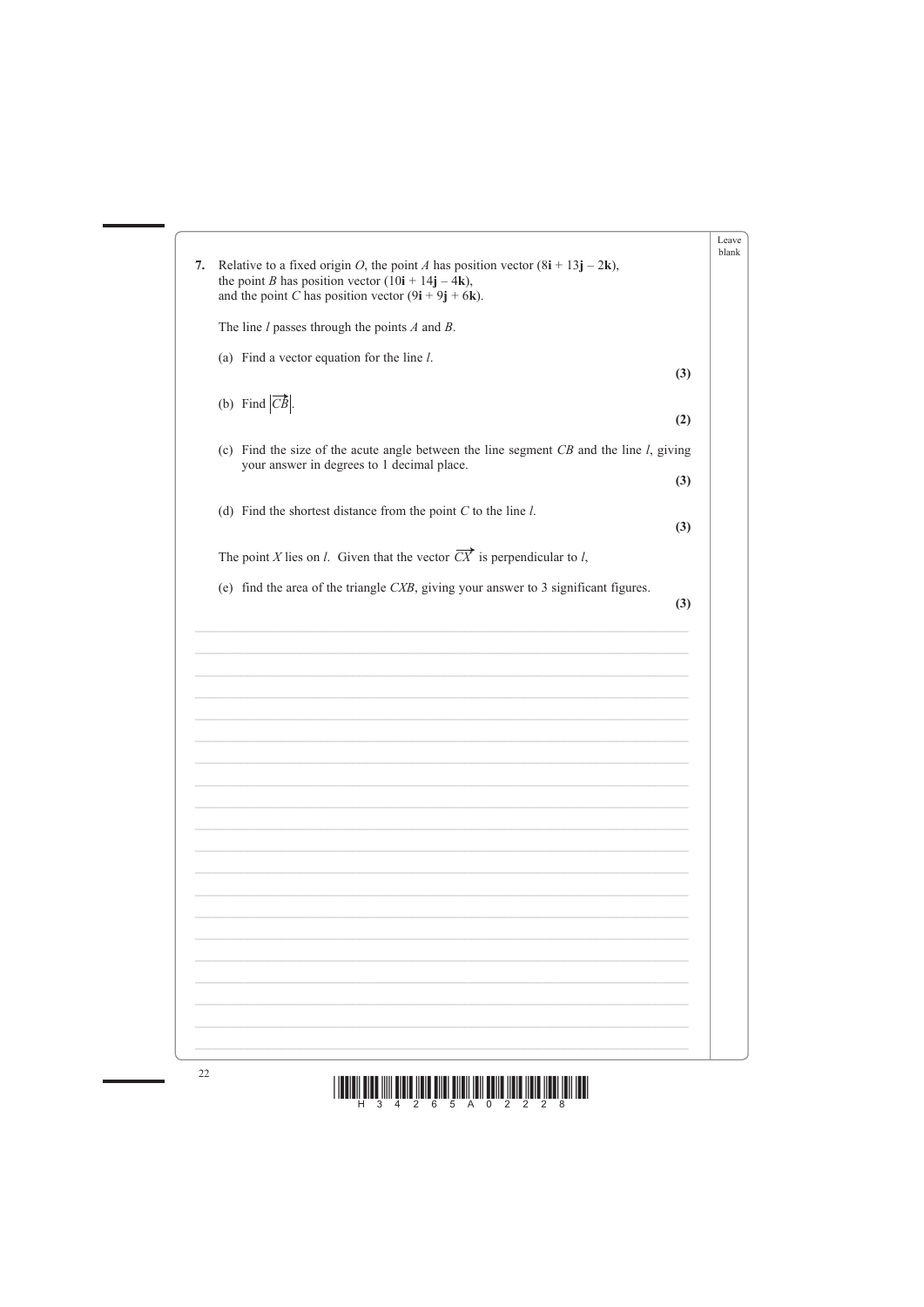| Leave<br>blank | <b>Question 7 continued</b> |
|----------------|-----------------------------|
|                |                             |
|                |                             |
|                |                             |
|                |                             |
|                |                             |
|                |                             |
|                |                             |
|                |                             |
|                |                             |
|                |                             |
|                |                             |
|                |                             |
|                |                             |
|                |                             |
|                |                             |
|                |                             |
|                |                             |
|                |                             |
|                |                             |
|                |                             |

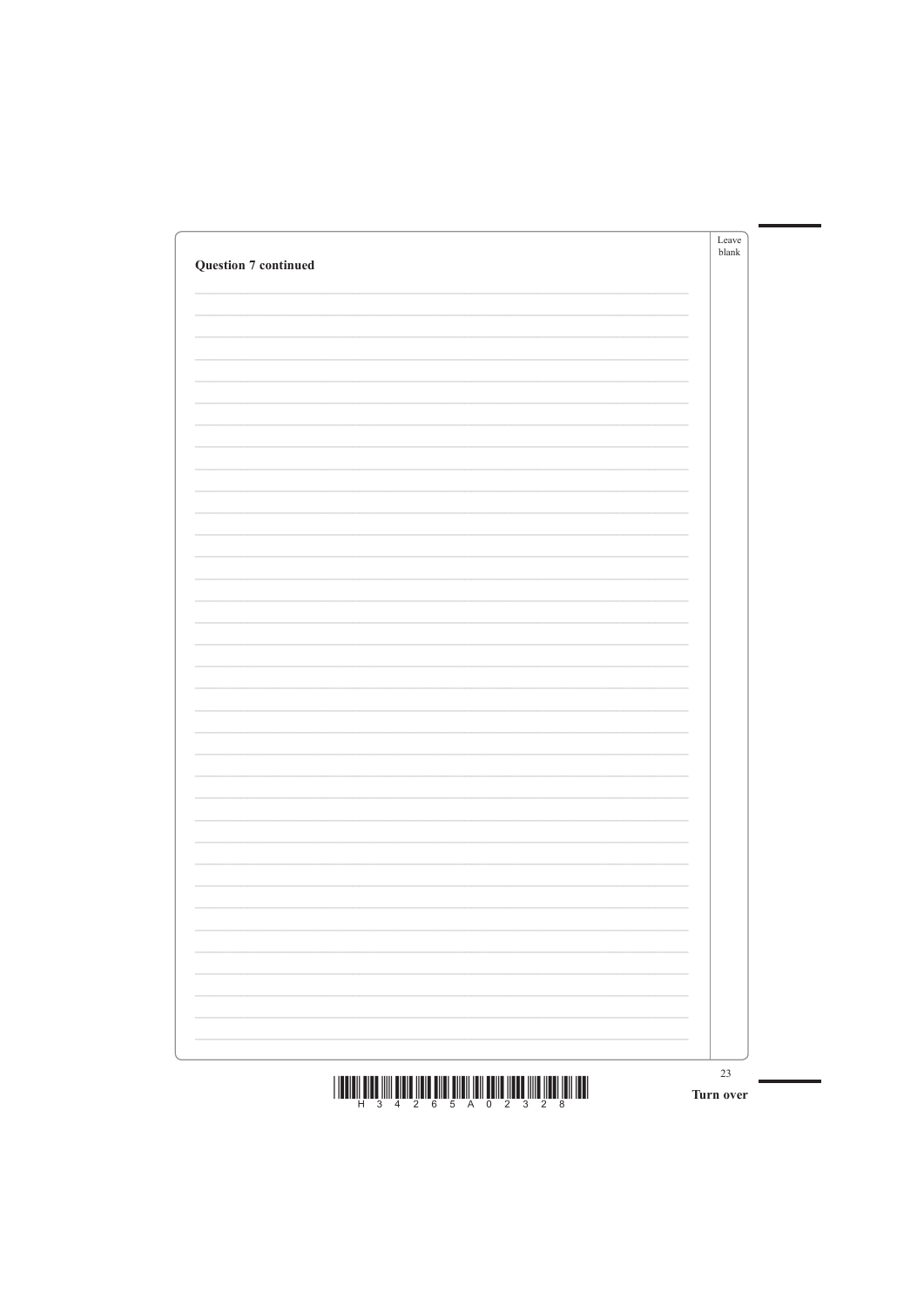| <b>Question 7 continued</b> | Leave<br>${\sf blank}$ |
|-----------------------------|------------------------|
|                             |                        |
|                             |                        |
|                             |                        |
|                             |                        |
|                             |                        |
|                             |                        |
|                             |                        |
|                             |                        |
|                             |                        |
|                             |                        |
|                             |                        |
|                             |                        |
|                             |                        |
|                             |                        |
|                             |                        |
|                             |                        |
|                             |                        |
|                             |                        |
|                             |                        |
|                             |                        |
|                             |                        |
|                             |                        |



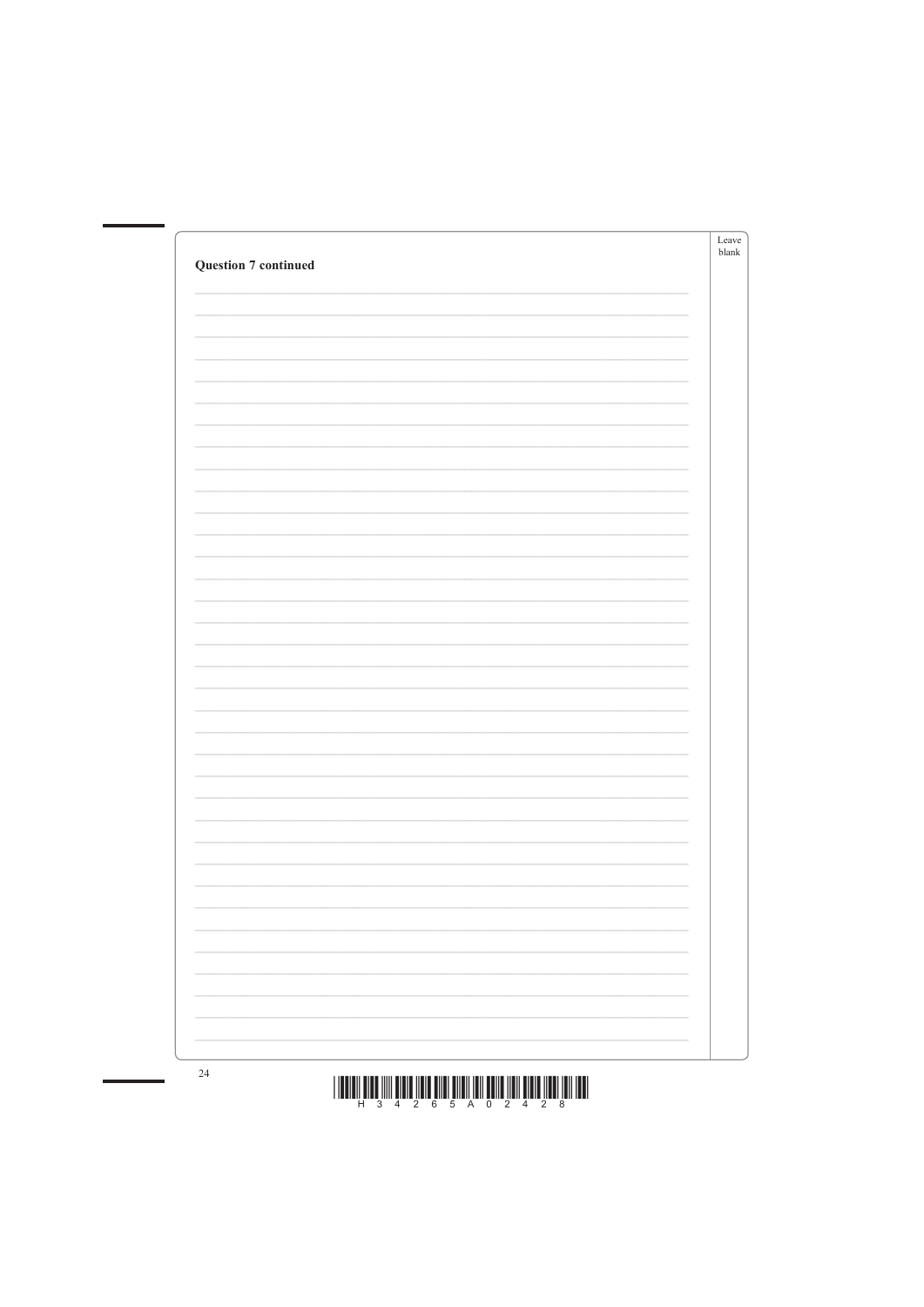| <b>Question 7 continued</b> | Leave<br>blank           |
|-----------------------------|--------------------------|
|                             |                          |
|                             |                          |
|                             |                          |
|                             |                          |
|                             |                          |
|                             |                          |
|                             |                          |
|                             |                          |
|                             |                          |
|                             |                          |
|                             |                          |
|                             |                          |
|                             |                          |
|                             |                          |
|                             |                          |
|                             |                          |
|                             |                          |
|                             |                          |
|                             |                          |
|                             |                          |
|                             |                          |
|                             |                          |
|                             | $\overline{\phantom{a}}$ |



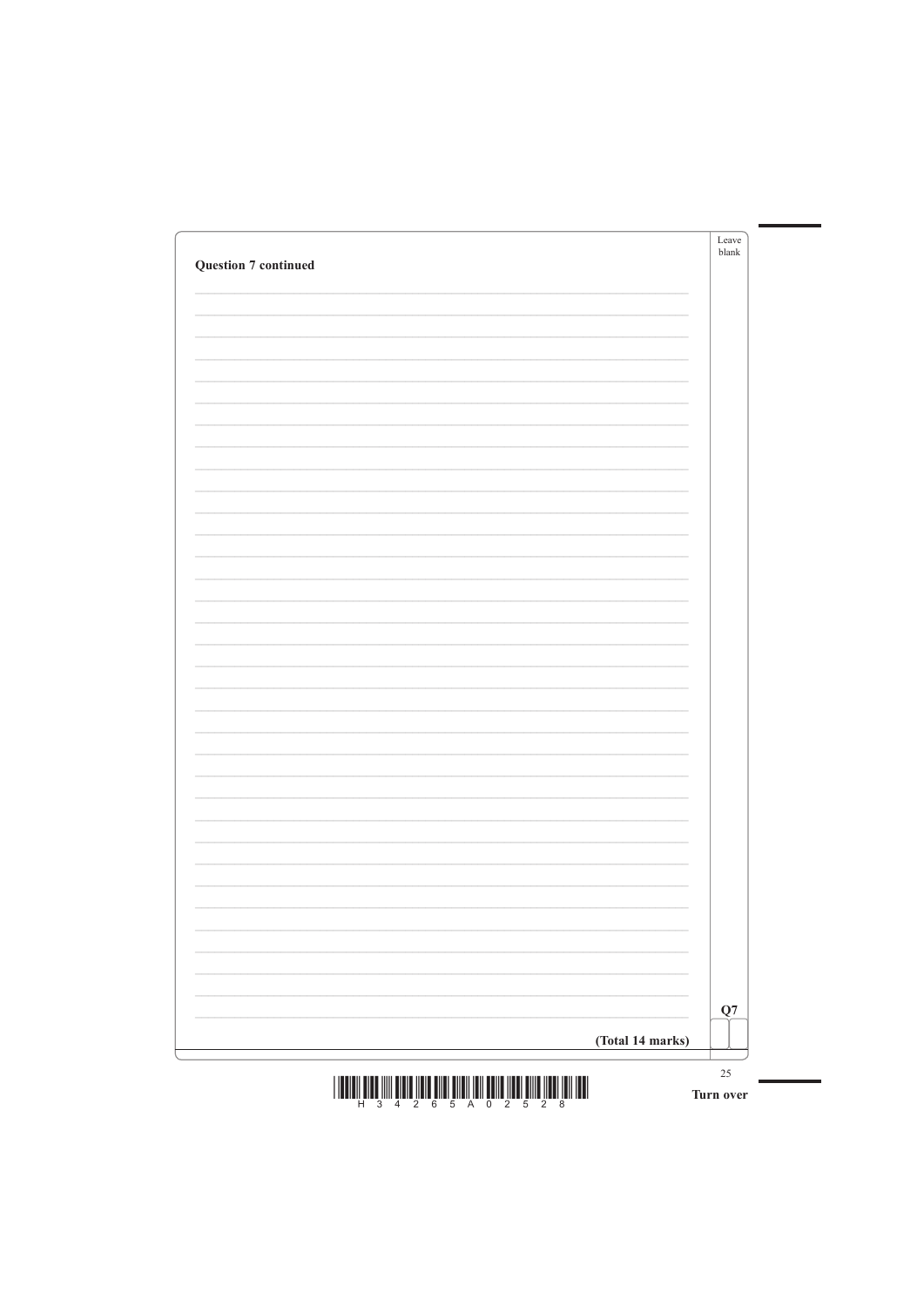





 $\mathcal{L}_\text{max} = \mathcal{L}_\text{max} = \mathcal{L}_\text{max} = \mathcal{L}_\text{max} = \mathcal{L}_\text{max} = \mathcal{L}_\text{max} = \mathcal{L}_\text{max} = \mathcal{L}_\text{max} = \mathcal{L}_\text{max} = \mathcal{L}_\text{max} = \mathcal{L}_\text{max} = \mathcal{L}_\text{max} = \mathcal{L}_\text{max} = \mathcal{L}_\text{max} = \mathcal{L}_\text{max} = \mathcal{L}_\text{max} = \mathcal{L}_\text{max} = \mathcal{L}_\text{max} = \mathcal{$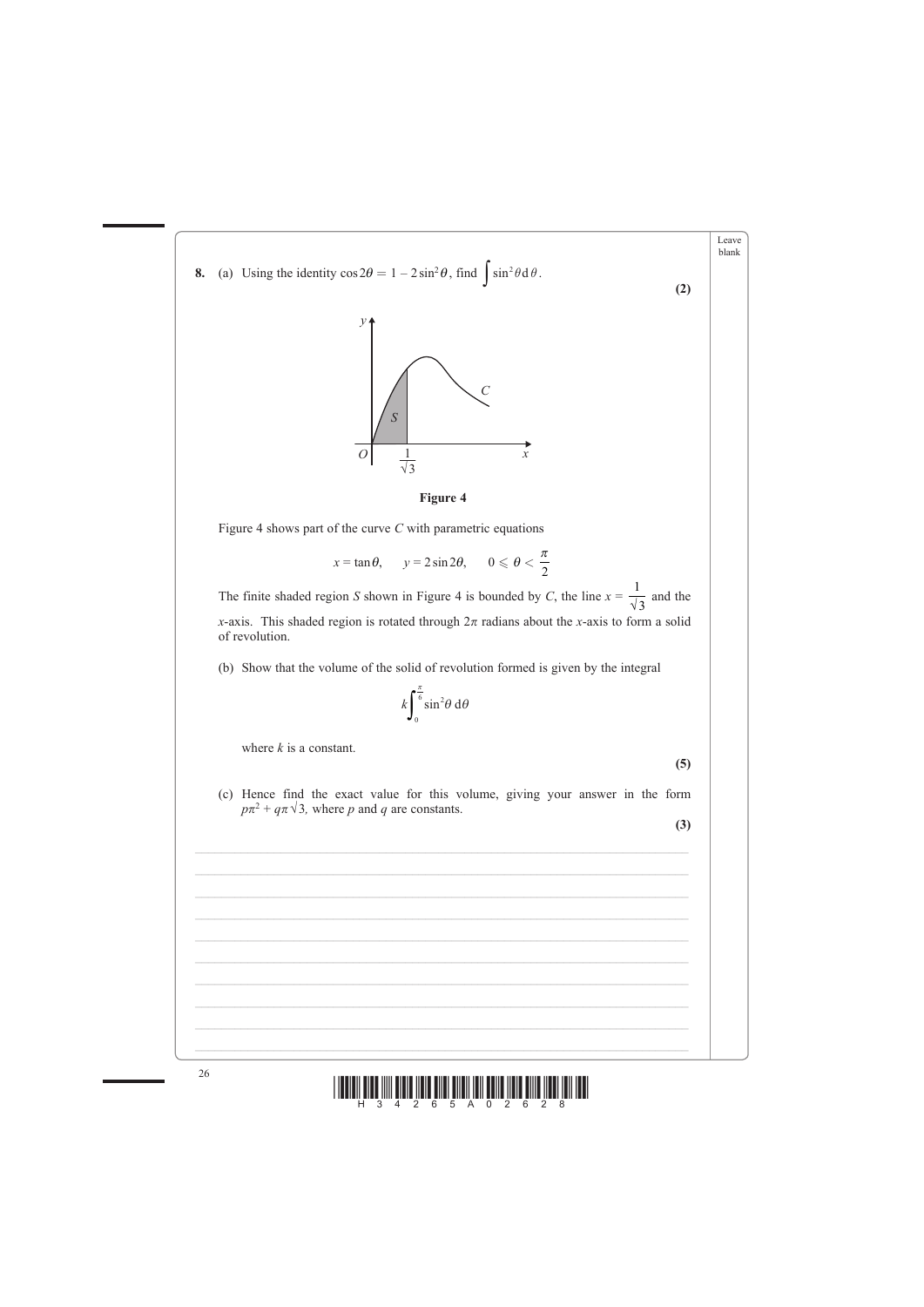| <b>Question 8 continued</b> | Leave<br>blank |
|-----------------------------|----------------|
|                             |                |
|                             |                |
|                             |                |
|                             |                |
|                             |                |
|                             |                |
|                             |                |
|                             |                |
|                             |                |
|                             |                |
|                             |                |
|                             |                |
|                             |                |
|                             |                |
|                             |                |
|                             |                |
|                             |                |
|                             |                |
|                             |                |
|                             |                |
|                             |                |
|                             |                |